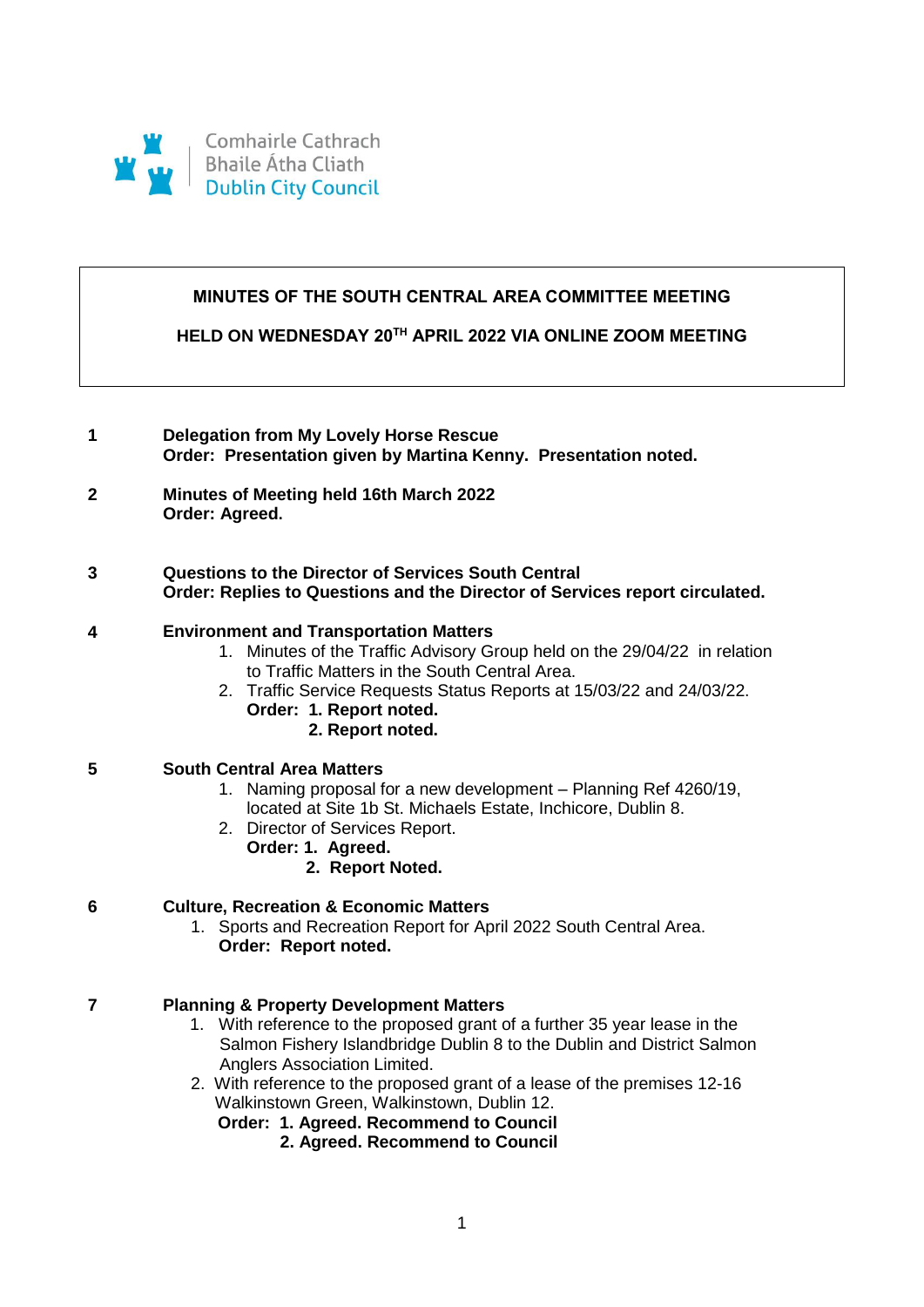## 8 **Emergency Motions**

### 9 **April 2022 Motions**

## **DUBLIN CITY COUNCIL SOUTH CENTRAL AREA COMMITTEE 20th April 2022**

## **M164 Councillor Máire Devine**

Given that the Donore Community Centre, Dublin 8 will not be operational for the foreseeable, this committee express frustration at the delay in providing an alternative space and agree to the immediate provision of temporary community spaces. We recommend investigating vacant properties like the units at The Barley House, Cork Street which could be rented and adapted for "meantime" use.

It is essential to provide these space(s) immediately, it is prudent and doable.

**Order: Report to Councillor.**

## **M165 Councillor Máire Devine**

That this Committee has consistently sought spaces for community groups in the Dublin 8 area. It is long acknowledged by all stakeholders that community facilities are very poorly served here and it is a priority need for the area. We therefore recommend that the space in the new Bonham Street social housing scheme be allocated as community space. **Order: Agreed.**

#### **M166 Councillor Máire Devine**

The soon-to-be opened Bridgefoot Street Park's access from the Oliver Bond side needs to be made safer. This stretch of road has a traffic flow system that is congested and confusing for some, especially the children trying to access the new park. A pedestrian crossing and/or other measures need to be considered for Bridgefoot Street so children can safely cross to enjoy the fabulous leisure amenity. **Order: Report to Councillor.**

#### **M167 Councillor Vincent Jackson**

That due to the fact East Timor Park Lower Ballyfermot Dublin 10 is now 25 years old since Dublin City Council agreed to re-name it in honour of the plight of the people of East Timor who were fighting the might of the Indonesian military who invaded in 1975 and massacred thousands of people that Dublin City Council replace the name stone plaque, erect a flagpole and support a small celebration we hope to have in the coming months. A great native of Ballyfermot Tom Hyland a former Dublin bus driver led a huge international campaign to highlight the plight of the East Timorese people following a BBC undercover programme presented by John Pillinger.

**Order: Report to Councillor.**